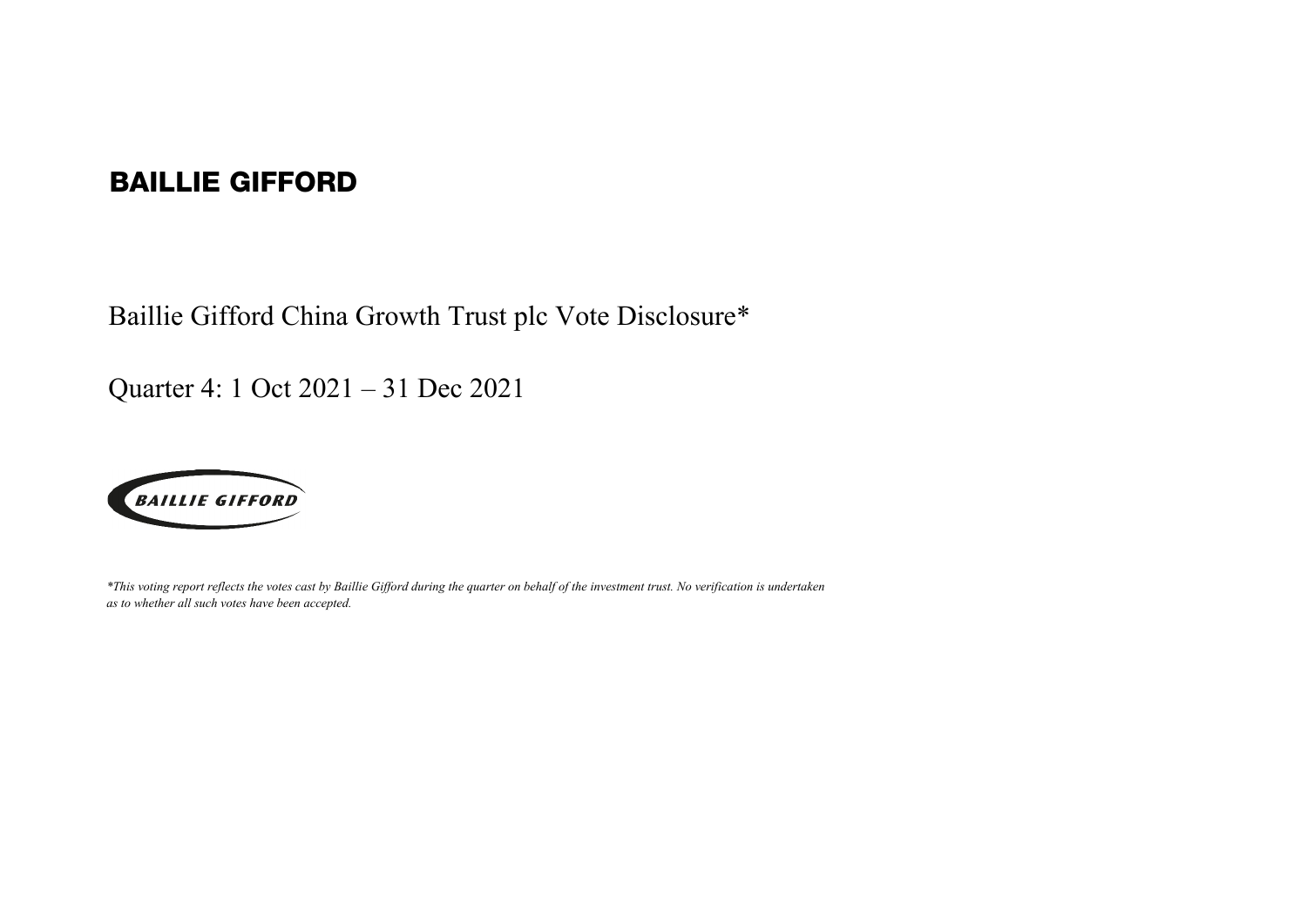\*\* AGM = Annual General Meeting; EGM = Extraordinary General Meeting; SGM = Special General Meeting; CRT = Court Meeting; OTH = Other Meeting; CLS = Class Meeting

| Company                                          | Meeting Type** | <b>Meeting Date</b> | Resolution     | Proposal                          | <b>Proposal Type</b> | Vote Cast Reason |                                                                                                               |
|--------------------------------------------------|----------------|---------------------|----------------|-----------------------------------|----------------------|------------------|---------------------------------------------------------------------------------------------------------------|
| Asymchem Laboratories 'A' - Stock Connect        | 10-Nov-21      | <b>EGM</b>          | $\mathbf{1}$   | Other                             | Management           | For              |                                                                                                               |
| Asymchem Laboratories 'A' - Stock Connect        | 10-Nov-21      | <b>EGM</b>          | $\overline{2}$ | Articles of Association           | Management           | For              |                                                                                                               |
| Asymchem Laboratories 'A' - Stock Connect        | $2-Dec-21$     | <b>EGM</b>          | $\mathbf{1}$   | Other                             | Management           | Abstain          | We abstained on the liability insurance                                                                       |
|                                                  |                |                     |                |                                   |                      |                  | proposal due to a lack of disclosure.                                                                         |
| Asymchem Laboratories 'A' - Stock Connect        | $2-Dec-21$     | <b>EGM</b>          | $\overline{2}$ | Articles of Association           | Management           | For              |                                                                                                               |
| Burning Rock Biotech Ltd ADR                     | 28-Dec-21      | <b>AGM</b>          | 1.             | Appoint/Pay Auditors              | Management           | For              |                                                                                                               |
| Burning Rock Biotech Ltd ADR                     | 28-Dec-21      | <b>AGM</b>          | 2.             | Elect Director(s)                 | Management           | For              |                                                                                                               |
| Burning Rock Biotech Ltd ADR                     | 28-Dec-21      | <b>AGM</b>          | 3.             | <b>Incentive Plan</b>             | Management           | For              |                                                                                                               |
| Burning Rock Biotech Ltd ADR                     | 28-Dec-21      | <b>AGM</b>          | 4.             | <b>Routine Business</b>           | Management           | For              |                                                                                                               |
| CATL 'A' - Stock Connect                         | 12-Nov-21      | <b>EGM</b>          | $\mathbf{1}$   | <b>Incentive Plan</b>             | Management           | For              |                                                                                                               |
| CATL 'A' - Stock Connect                         | 12-Nov-21      | EGM                 | $\overline{2}$ | Incentive Plan                    | Management           | For              |                                                                                                               |
| CATL 'A' - Stock Connect                         | 12-Nov-21      | <b>EGM</b>          | 3              | <b>Incentive Plan</b>             | Management           | For              |                                                                                                               |
| CATL 'A' - Stock Connect                         | 12-Nov-21      | <b>EGM</b>          | $\overline{4}$ | <b>Routine Business</b>           | Management           | Against          | We opposed the additional guarantees as                                                                       |
|                                                  |                |                     |                |                                   |                      |                  | the terms of the guarantees are not in the                                                                    |
|                                                  |                |                     |                |                                   |                      |                  | best interests of clients.                                                                                    |
| CATL 'A' - Stock Connect                         | 30-Dec-21      | EGM                 | 1.1            | Elect Director(s)                 | Management           | For              |                                                                                                               |
| CATL 'A' - Stock Connect                         | 30-Dec-21      | <b>EGM</b>          | 1.2            | Elect Director(s)                 | Management           | For              |                                                                                                               |
| CATL 'A' - Stock Connect                         | 30-Dec-21      | <b>EGM</b>          | 1.3            | Elect Director(s)                 | Management           | For              |                                                                                                               |
| CATL 'A' - Stock Connect                         | 30-Dec-21      | <b>EGM</b>          | 1.4            | Elect Director(s)                 | Management           | For              |                                                                                                               |
| CATL 'A' - Stock Connect                         | 30-Dec-21      | <b>EGM</b>          | 1.5            | Elect Director(s)                 | Management           | For              |                                                                                                               |
| CATL 'A' - Stock Connect                         | 30-Dec-21      | <b>EGM</b>          | 1.6            | Elect Director(s)                 | Management           | For              |                                                                                                               |
| CATL 'A' - Stock Connect                         | 30-Dec-21      | <b>EGM</b>          | 2.1            | Elect Director(s)                 | Management           | For              |                                                                                                               |
| CATL 'A' - Stock Connect                         | 30-Dec-21      | <b>EGM</b>          | 2.2            | Elect Director(s)                 | Management           | For              |                                                                                                               |
| CATL 'A' - Stock Connect                         | 30-Dec-21      | <b>EGM</b>          | 2.3            | Elect Director(s)                 | Management           | For              |                                                                                                               |
| CATL 'A' - Stock Connect                         | 30-Dec-21      | <b>EGM</b>          | 3.1            | Elect Director(s)                 | Management           | For              |                                                                                                               |
| CATL 'A' - Stock Connect                         | 30-Dec-21      | <b>EGM</b>          | 3.2            | Elect Director(s)                 | Management           | For              |                                                                                                               |
| Geely Automobile Holdings                        | 6-Dec-21       | <b>EGM</b>          | $\mathbf{1}$   | <b>Related Party Transactions</b> | Management           | For              |                                                                                                               |
| Geely Automobile Holdings                        | $6$ -Dec-21    | <b>EGM</b>          | $\overline{2}$ | <b>Related Party Transactions</b> | Management           | For              |                                                                                                               |
| Geely Automobile Holdings                        | $6$ -Dec-21    | <b>EGM</b>          | 3              | <b>Related Party Transactions</b> | Management           | For              |                                                                                                               |
| Geely Automobile Holdings                        | $6$ -Dec-21    | <b>EGM</b>          | $\overline{4}$ | <b>Related Party Transactions</b> | Management           | For              |                                                                                                               |
| Geely Automobile Holdings                        | 17-Dec-21      | <b>EGM</b>          | $\mathbf{1}$   | <b>Routine Business</b>           | Management           | For              |                                                                                                               |
| Hangzhou Tigermed Consulting 'A' - Stock Connect | 15-Oct-21      | <b>EGM</b>          | $\mathbf{1}$   | <b>Elect Committee Member</b>     | Management           | For              |                                                                                                               |
| Hangzhou Tigermed Consulting 'A' - Stock Connect | 15-Oct-21      | <b>EGM</b>          | $\overline{2}$ | Articles of Association           | Management           | For              |                                                                                                               |
|                                                  |                |                     |                |                                   |                      |                  |                                                                                                               |
| <b>KE Holdings ADR</b>                           | 8-Nov-21       | <b>SGM</b>          | 1.             | Amendment of Share Capital        | Management           | For              |                                                                                                               |
| <b>KE Holdings ADR</b>                           | 8-Nov-21       | <b>SGM</b>          | 2.             | Articles of Association           | Management           | For              |                                                                                                               |
| Kingsoft Corp Ltd                                | 9-Dec-21       | <b>EGM</b>          | $\mathbf{1}$   | <b>Employee Equity Plan</b>       | Management           | Against          | We opposed the proposed Share Option<br>Scheme as it contains single trigger change<br>in control provisions. |
| Luzhou Laojiao 'A' - Stock Connect               | 29-Dec-21      | <b>EGM</b>          | $\overline{1}$ | <b>Incentive Plan</b>             | Management           | For              |                                                                                                               |
| Luzhou Laojiao 'A' - Stock Connect               | 29-Dec-21      | <b>EGM</b>          | $\overline{2}$ | <b>Incentive Plan</b>             | Management           | For              |                                                                                                               |
|                                                  |                |                     |                |                                   |                      |                  |                                                                                                               |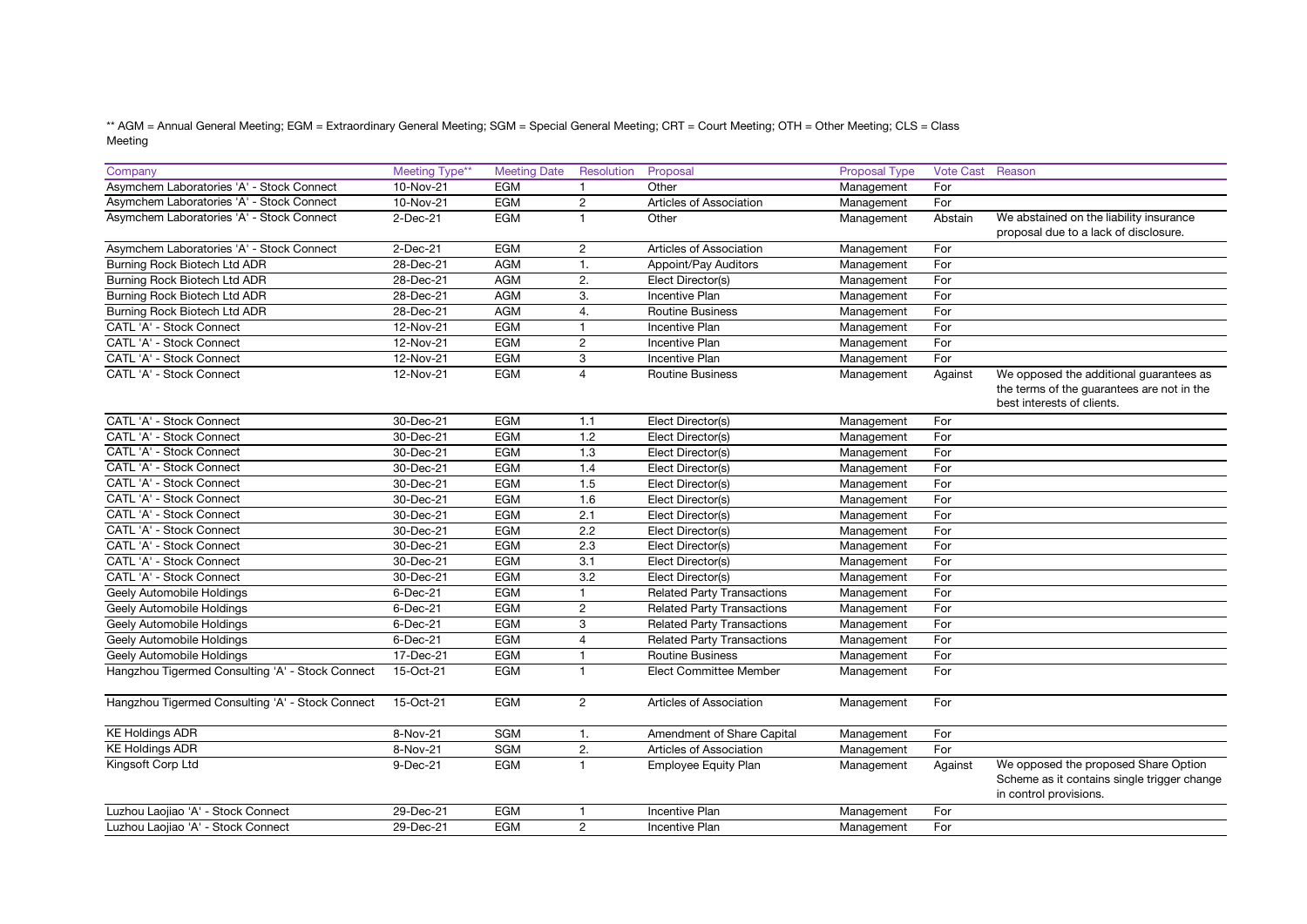| Luzhou Laojiao 'A' - Stock Connect               | 29-Dec-21 | EGM        | 3              | <b>Incentive Plan</b>             | Management | For     |                                                                                                                                                                                                        |
|--------------------------------------------------|-----------|------------|----------------|-----------------------------------|------------|---------|--------------------------------------------------------------------------------------------------------------------------------------------------------------------------------------------------------|
| Luzhou Laojiao 'A' - Stock Connect               | 29-Dec-21 | <b>EGM</b> | $\overline{4}$ | <b>Routine Business</b>           | Management | For     |                                                                                                                                                                                                        |
| Luzhou Laojiao 'A' - Stock Connect               | 29-Dec-21 | <b>EGM</b> | 5              | Remuneration - Other              | Management | For     |                                                                                                                                                                                                        |
| Sanhua Intelligent Controls 'A' - Stock Connect  | 16-Nov-21 | <b>EGM</b> | $\mathbf{1}$   | Articles of Association           | Management | For     |                                                                                                                                                                                                        |
| Sanhua Intelligent Controls 'A' - Stock Connect  | 16-Nov-21 | <b>EGM</b> | $\overline{2}$ | Share Repurchase                  | Management | For     |                                                                                                                                                                                                        |
| Shenzhen Inovance 'A' - Stock Connect            | 16-Nov-21 | <b>EGM</b> | $\mathbf{1}$   | Remuneration - Other              | Management | For     |                                                                                                                                                                                                        |
| Shenzhen Inovance 'A' - Stock Connect            | 16-Nov-21 | EGM        | $\overline{2}$ | <b>Appoint/Pay Auditors</b>       | Management | For     |                                                                                                                                                                                                        |
| Shenzhen Inovance 'A' - Stock Connect            | 16-Nov-21 | <b>EGM</b> | 3              | Other                             | Management | For     |                                                                                                                                                                                                        |
| Shenzhen Inovance 'A' - Stock Connect            | 16-Nov-21 | <b>EGM</b> | $\overline{4}$ | Articles of Association           | Management | For     |                                                                                                                                                                                                        |
| Shenzhen Inovance 'A' - Stock Connect            | 16-Nov-21 | EGM        | 5              | Other                             | Management | For     |                                                                                                                                                                                                        |
| Shenzhen Inovance 'A' - Stock Connect            | 16-Nov-21 | <b>EGM</b> | 6              | Other                             | Management | For     |                                                                                                                                                                                                        |
| Shenzhen Inovance 'A' - Stock Connect            | 16-Nov-21 | <b>EGM</b> | $\overline{7}$ | Other                             | Management | For     |                                                                                                                                                                                                        |
| Shenzhen Inovance 'A' - Stock Connect            | 16-Nov-21 | <b>EGM</b> | 8              | Other                             | Management | For     |                                                                                                                                                                                                        |
| Shenzhen Inovance 'A' - Stock Connect            | 16-Nov-21 | <b>EGM</b> | 9              | <b>Related Party Transactions</b> | Management | For     |                                                                                                                                                                                                        |
| Shenzhen Inovance 'A' - Stock Connect            | 16-Nov-21 | <b>EGM</b> | 10             | Other                             | Management | For     |                                                                                                                                                                                                        |
| Sinocare 'A' - Stock Connect                     | 23-Dec-21 | <b>EGM</b> | $\mathbf{1}$   | Appoint/Pay Auditors              | Management | For     |                                                                                                                                                                                                        |
| Topchoice Medical Investment 'A' - Stock Connect | 18-Oct-21 | EGM        | $\mathbf{1}$   | <b>Related Party Transactions</b> | Management | For     |                                                                                                                                                                                                        |
|                                                  |           |            |                |                                   |            |         |                                                                                                                                                                                                        |
| Weichai Power 'H'                                | 26-Oct-21 | <b>EGM</b> | 1              | Other                             | Management | For     |                                                                                                                                                                                                        |
| Weichai Power 'H'                                | 26-Oct-21 | EGM        | $\overline{2}$ | Other                             | Management | For     |                                                                                                                                                                                                        |
| Weichai Power 'H'                                | 26-Oct-21 | <b>EGM</b> | 3              | Articles of Association           | Management | For     |                                                                                                                                                                                                        |
| Weichai Power 'H'                                | 26-Oct-21 | <b>EGM</b> | $\overline{4}$ | Other                             | Management | Abstain | We abstained on five resolutions relating to<br>amendments to the rules and procedures of<br>the company. This was because the final<br>amendments were not disclosed prior to<br>our voting deadline. |
| Weichai Power 'H'                                | 26-Oct-21 | EGM        | 5              | Other                             | Management | Abstain | We abstained on five resolutions relating to<br>amendments to the rules and procedures of<br>the company. This was because the final<br>amendments were not disclosed prior to<br>our voting deadline. |
| Weichai Power 'H'                                | 26-Oct-21 | EGM        | 6              | Other                             | Management | Abstain | We abstained on five resolutions relating to<br>amendments to the rules and procedures of<br>the company. This was because the final<br>amendments were not disclosed prior to<br>our voting deadline. |
| Weichai Power 'H'                                | 26-Oct-21 | EGM        | $\overline{7}$ | Other                             | Management | For     |                                                                                                                                                                                                        |
| Weichai Power 'H'                                | 26-Oct-21 | <b>EGM</b> | 8              | Other                             | Management | For     |                                                                                                                                                                                                        |
| Weichai Power 'H'                                | 26-Oct-21 | <b>EGM</b> | 9              | Other                             | Management | For     |                                                                                                                                                                                                        |
| Weichai Power 'H'                                | 26-Oct-21 | EGM        | 10             | Other                             | Management | For     |                                                                                                                                                                                                        |
| Weichai Power 'H'                                | 26-Oct-21 | EGM        | 11             | <b>Related Party Transactions</b> | Management | Abstain | We abstained on five resolutions relating to<br>amendments to the rules and procedures of<br>the company. This was because the final<br>amendments were not disclosed prior to<br>our voting deadline. |